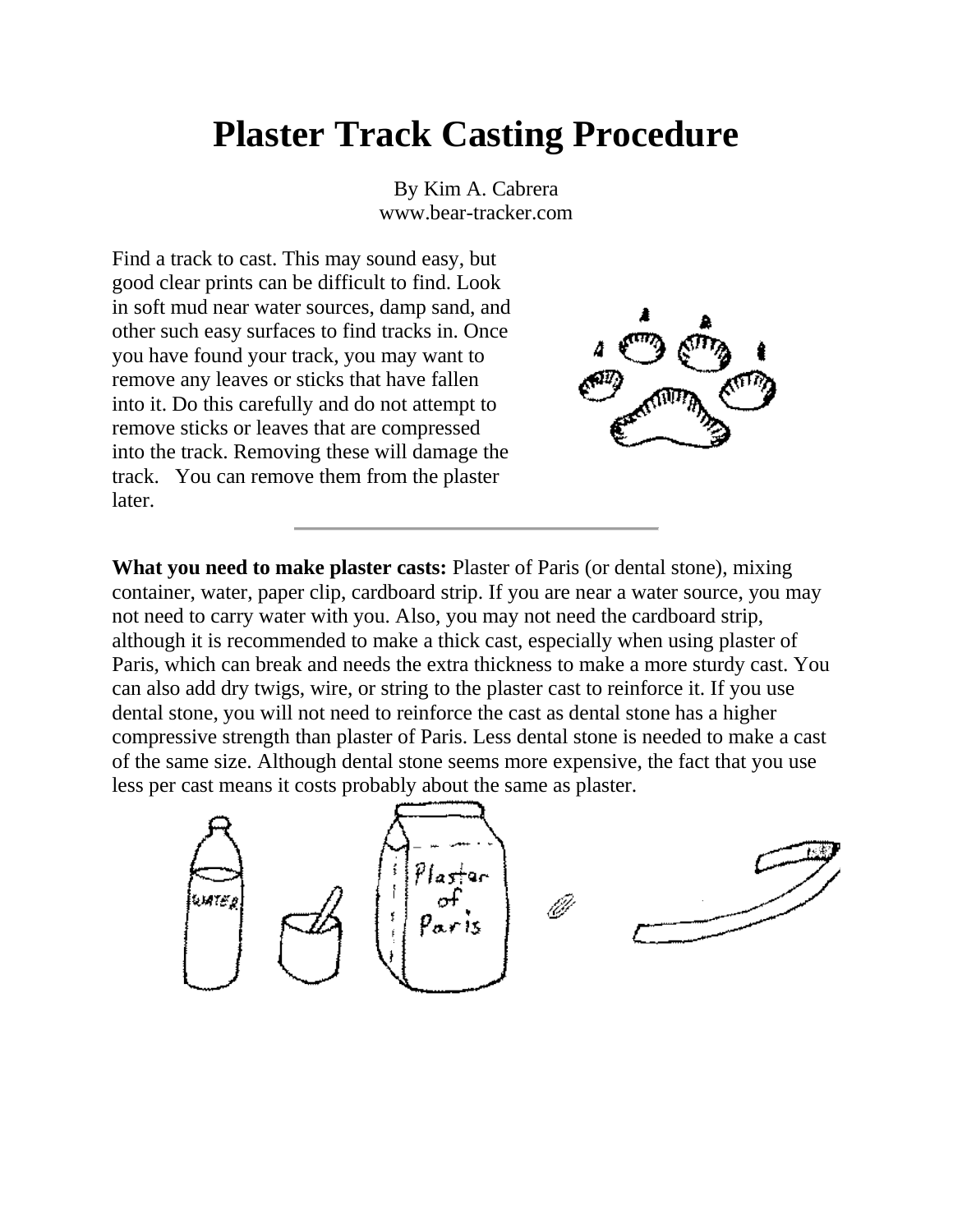Use your cardboard strip to build a wall around the track. Hold it in place with the paper clip. Be careful not to damage the track when you place this around it. Gently press the strip into the surrounding soil so the plaster will not run out from under it when poured.





Now mix the plaster. You should use about two parts plaster to one part water. For example, two cups of plaster mixed with one cup water. The consistency should be like that of pancake batter, or thick motor oil. It is recommended that you add the plaster **Water** to the water and begin mixing immediately. Plaster begins to set as soon as it comes in contact with water, so work quickly. If you use premeasured quantities, add the plaster to the water all at one time, and begin stirring immediately, this will give you the best results. Stir it for 3 to 5 minutes and get rid of all the lumps.

I always tap the mixing container on the ground to remove any bubbles that may have accumulated in the mixture. This will give you a higher quality cast. You will see the bubbles rise to the surface.

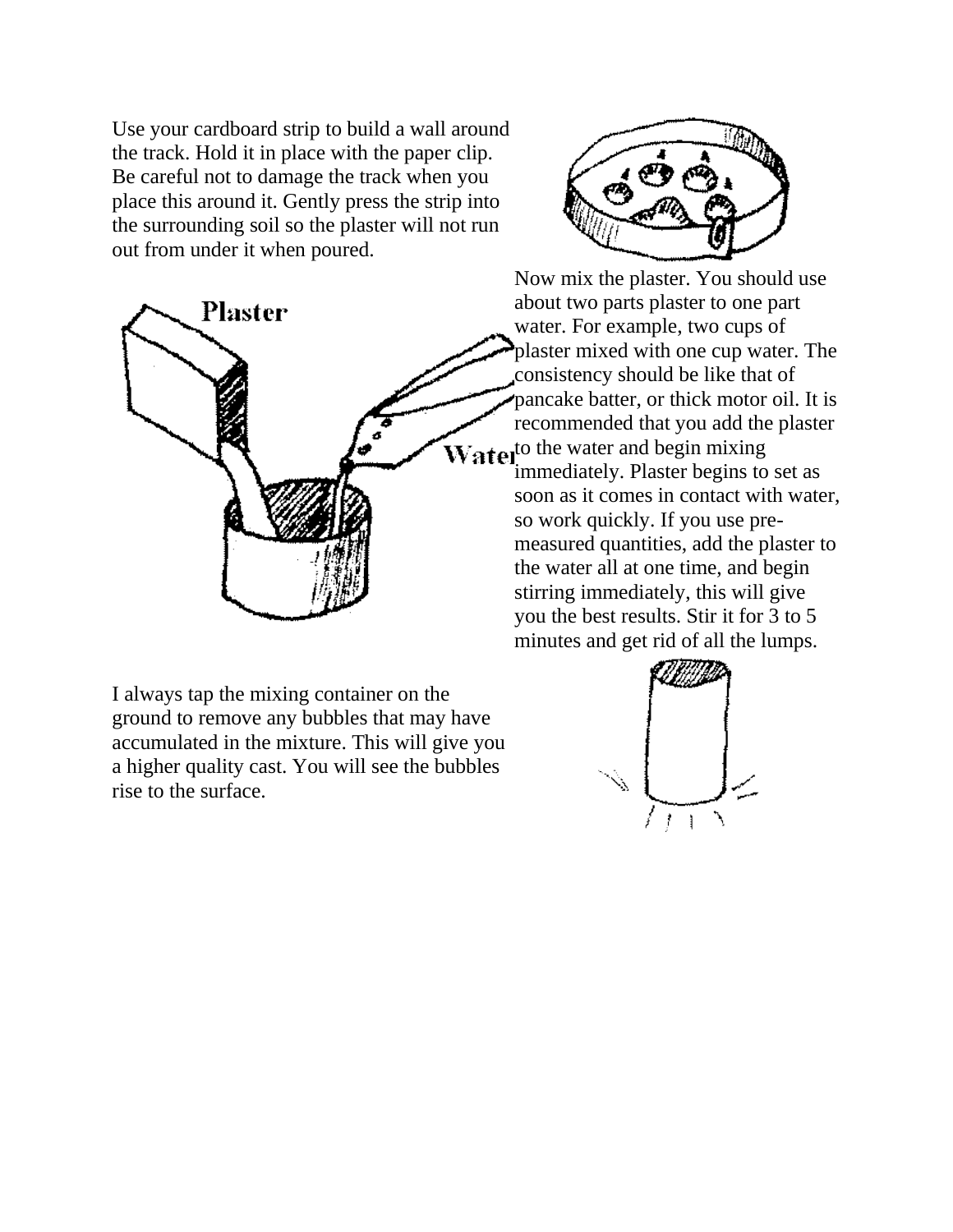

As the plaster dries, it will go from a glossy wet appearance to a dull matte appearance. It will give off heat as the chemical reaction takes place. After about 1/2 hour, you can gently touch the surface of the cast to see if it is dry or still soft. Do not press too hard as you could crack the cast. If it is dry, you can try tapping it gently with your knuckles. If it is firm and has a ceramic ring to it, then it is safe to pick up the cast. Pick it up by reaching underneath it and lifting it. Do not lift by prying under it with a stick. This could crack it. Try to lift it from opposite edges. If it is cast in mud, the mud may hold it firmly You may need to carefully dig out some of the mud or soil from beneath the cast before lifting it.

Carefully pour the plaster into your pre-prepared mold. Do not pour the plaster directly into the track as this can damage it. Pour the plaster onto the ground next to the track and allow it to run into the track. Start with the finer details, such as claw marks, first. An alternative method is to pour the plaster onto a spatula or spoon held low over the print and let it run off into the track. The utensil takes the force of the falling plaster, rather than the fragile track. Make sure you fill in all details of the track with plaster. Pour it relatively thick to make a good strong cast. This is the time to add and reinforcing materials such as string, wire, or twigs. Once you have finished pouring, let the track set for at least 1/2 hour. Some types of plaster may take longer to set.



**Your cast is finished.** 

Allow it to dry for several days before cleaning it or painting it. Never wrap plaster casts in plastic bags as this prevents the moisture from escaping. When you clean a plaster cast, do not scrub too hard with a brush as this will erode away the plaster and take the details of the track with it. Plaster is soft and will eventually dissolve if left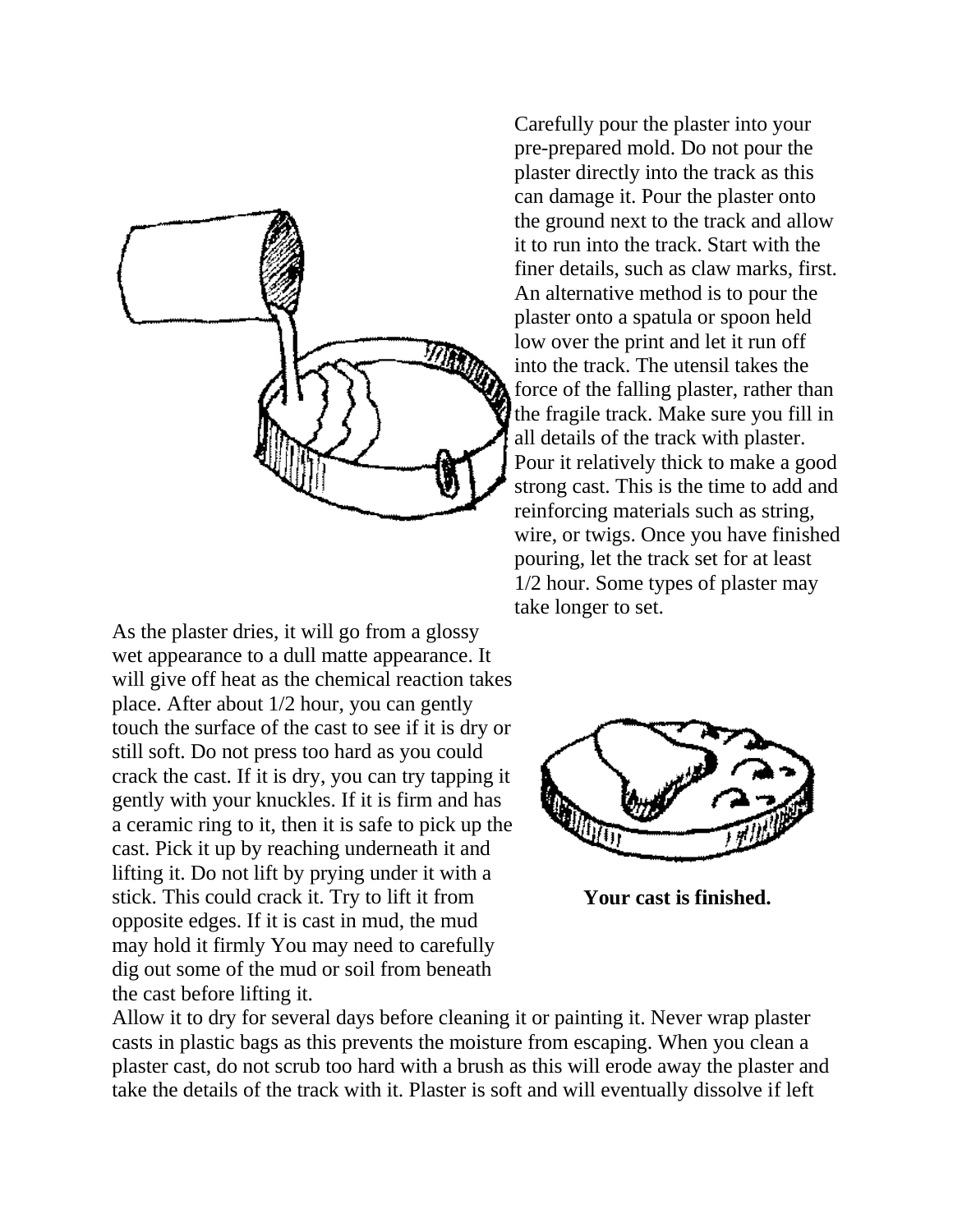immersed in water. The best way to clean casts is holding them under running water and gently rubbing excess dirt away. Do not rub over the details of the track itself, but rather the areas around it. Scrubbing on the details of the track may sand them off. There will be some dirt or sand remaining on the cast. This is normal. If you use dental stone, you can scrub the cast and not lose detail as it is a much stronger material.

## **Tip for making great casts.**

- Do not add more plaster or water to the mixture if it begins to set up before you finish pouring all your tracks. Adding to the mixture will cause your casts to come out chalky and fragile. These casts are so soft, you cannot clean them. They tend to fall apart very easily.
- Plaster of Paris has a shelf life. If the plaster you use is very old , it may not set up properly, leaving you a chalky and very fragile cast. These break very easily and are difficult to clean as they can disintegrate in water. Also, older plaster takes longer to set up.
- Adding a small amount of salt to the mixture will speed up the setting of the plaster.
- Adding a small amount of vinegar to the mixture will slow down the setting up of the plaster.
- However, adding either vinegar or salt can change the composition of the plaster, making the resulting cast a little softer than a normal cast. If you need the plaster to harden up faster and are not worried about the quality of the cast, use salt.
- If you are casting a print in fine dry dust, you may need to make the mixture a little more runny so the weight of the plaster doesn't destroy the fine details of the track. In this case, let it set up longer.
- If you need to make a cast in snow, there is a product called Snow Print Wax that can be sprayed into the track to make a shell before the plaster is poured in. However, the 'shell' of this cast is very soft, as it is wax, rather than plaster. The wax shell can melt if left in the sun. It is also easy to scratch this soft material. It will pick up very fine detail, but this is not always necessary for most animal tracks. If you do not need the fine details, then don't worry about the wax melting off or being scratched. Snow Print Wax will work just fine and will allow you to make a cast that couldn't be made with just plaster alone due to the heat given off by the reaction.
- Casts in moist environments may take longer to set up. Casts made in very dry environments may set up faster.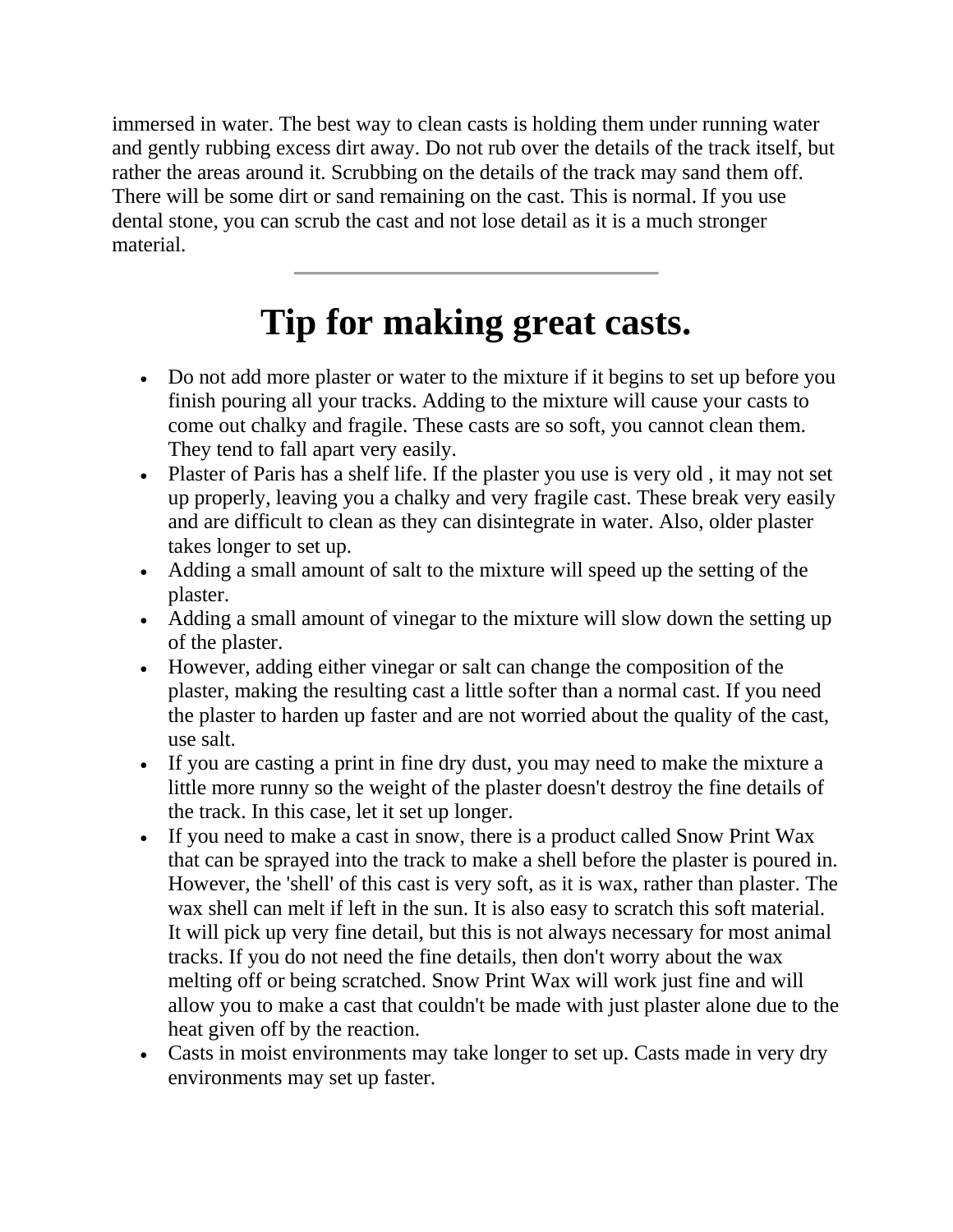- If you do not need to pick up the track cast right away, leaving it to harden longer is always a good idea. If you are on a trail and will be passing back the same way, you might consider picking the track up on your way out.
- If you must wrap a cast in order to protect it while you transport it, always use paper. Never use plastic bags. Paper towels, paper bags, and newspaper all work, although newsprint can stain your cast.
- Use care when pouring plaster into very fine details, such as tiny claw marks. Bubbles can develop in those areas, incompletely filling the details.
- You can make a cast without the cardboard form by just overflowing the edges of the track. Make sure to make the back of the cast thick so it will not break easily.
- If you are in the field and do not have the cardboard strip, you can use mud or soil to build up walls around the track to contain the plaster. This is especially useful for casting tracks on a slope.
- Never leave your cast soaking in water. Plaster will begin to soften in water. Dental stone casts may be left in water longer.
- Dental stone can be used to cast a print that is immersed in water, or that has standing water in it. Allow the material to set up for at least an hour in this case.
- When mixing plaster, mix only as much as you will be able to use before it sets up. If you are making more than one track, remember to always thoroughly wash all utensils and mixing containers between batches of plaster. The residue of partially hardened plaster in the mixing container will affect the chemical composition of the new mixture and cause the plaster to set up incorrectly. This will always result in a soft chalky cast. This is why it is important to wash away all traces of the previous mixture from your tools.
- When your cast has had several days to cure, you my paint it. Do not paint every surface and completely seal it. Moisture must still be allowed to escape the cast. It is best to paint only the details of the track.
- Dental stone is a superior casting material. If you are going to invest a lifetime in learning tracking and want to have the highest quality casts, I would recommend investing in dental stone. It is much harder than plaster, retains much finer detail, can be cleaned easier, can be scrubbed without eroding, and is durable and strong. It does not require reinforcement as does plaster. Other types of gypsum cements include hydrostone, hydrocal, and die stone.
- I do not recommend using hobby plaster, modeling plaster, molding plaster, or patching cement.

Plaster casting can be fun and easy. It is also inexpensive. Enjoy your time outdoors and learn all you can about tracks and tracking. You may not see the animals, but you